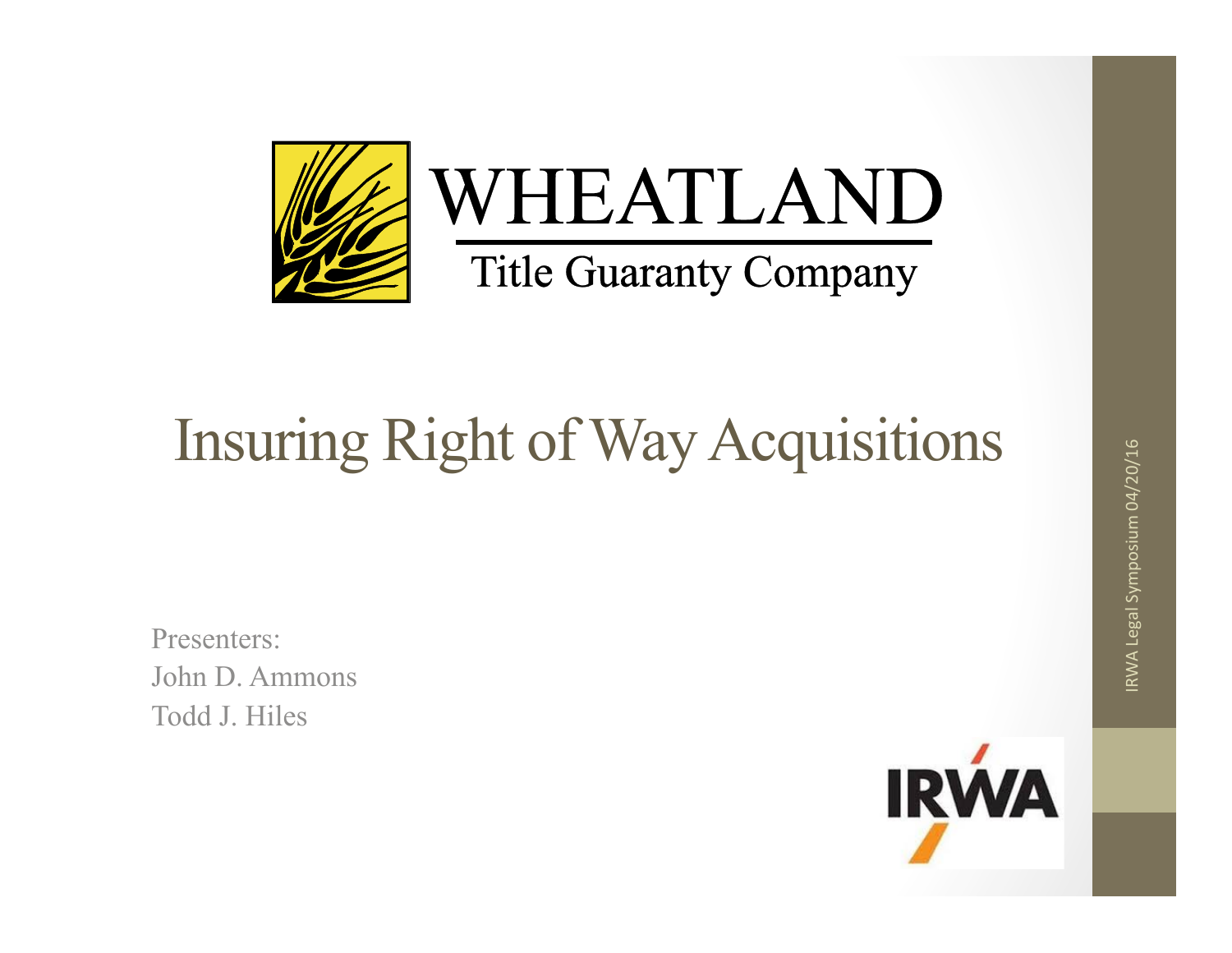## Overview of Title Company's Role in Acquisition & Condemnation Process

#### • History

- Right of Way Title Services Vs. Retail Title Services
- Background
- It's an Art not a Science



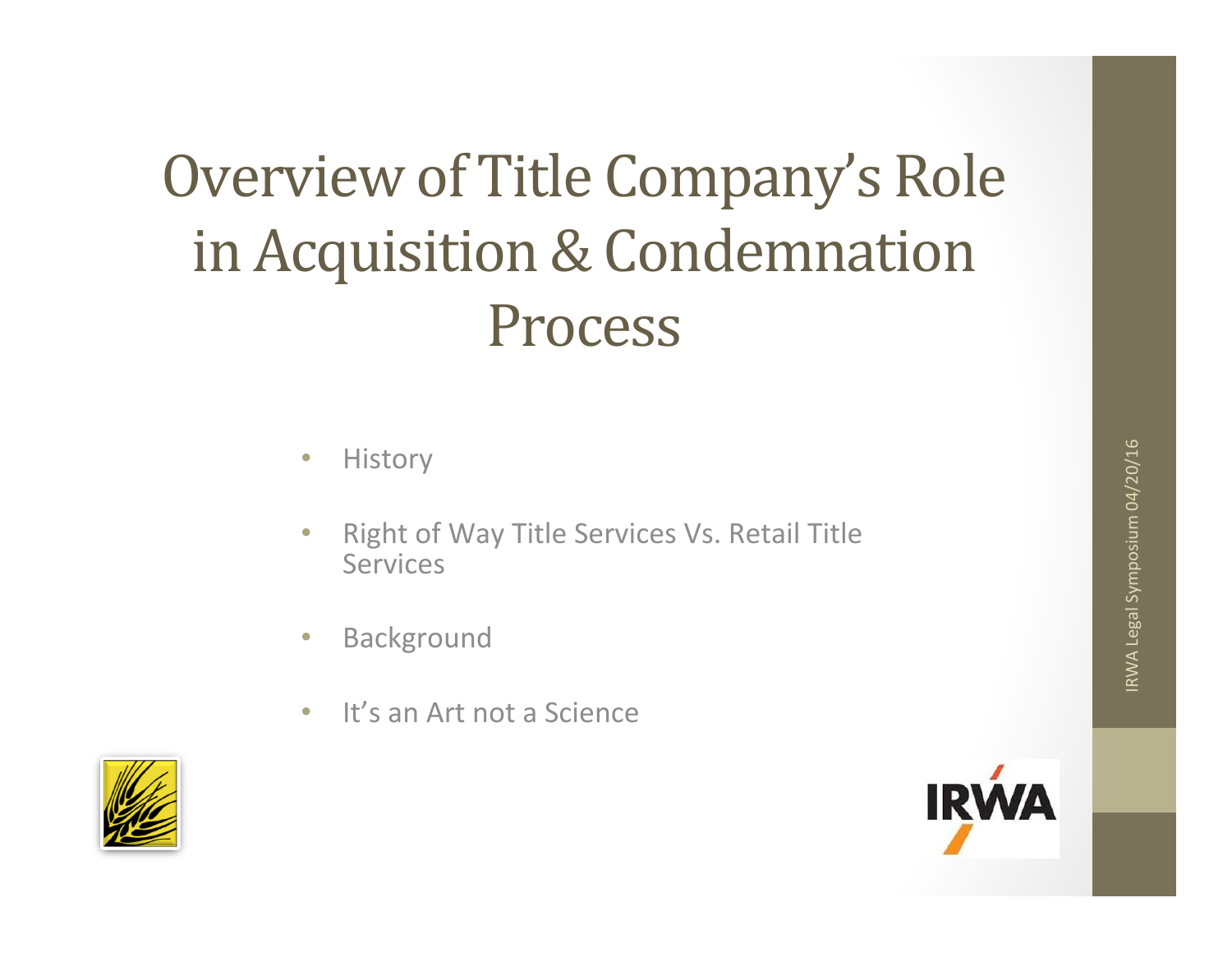# Review of the Initial Title Commitment

- Engineering / Surveying
- Appraisal
- Negotiation
- Condemnation Attorney



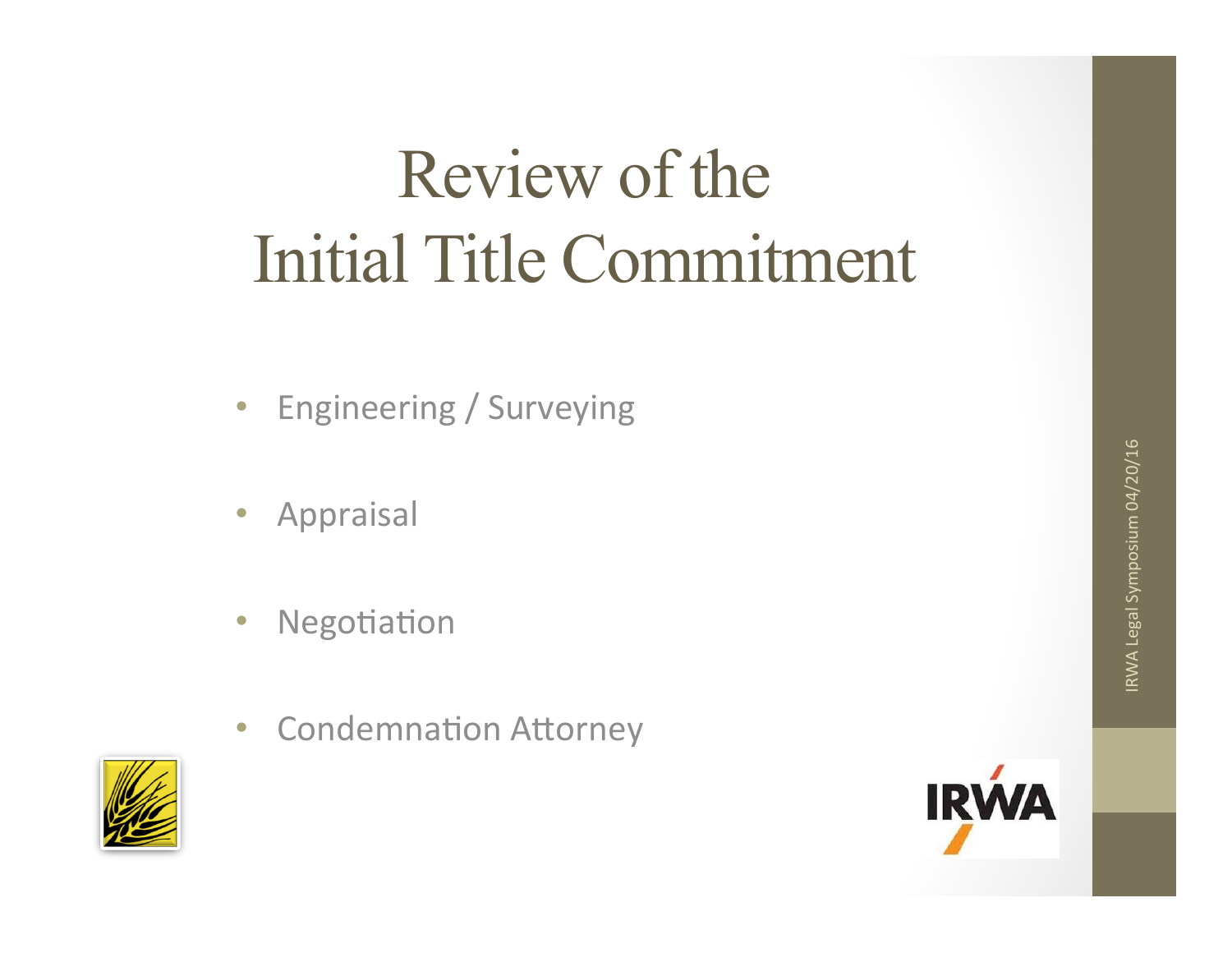# Common Title Issues Faced During the Acquisition Process

- Vesting
- Legal Description
- Real Estate Taxes
- Unreleased Liens
- Judgment of similar name



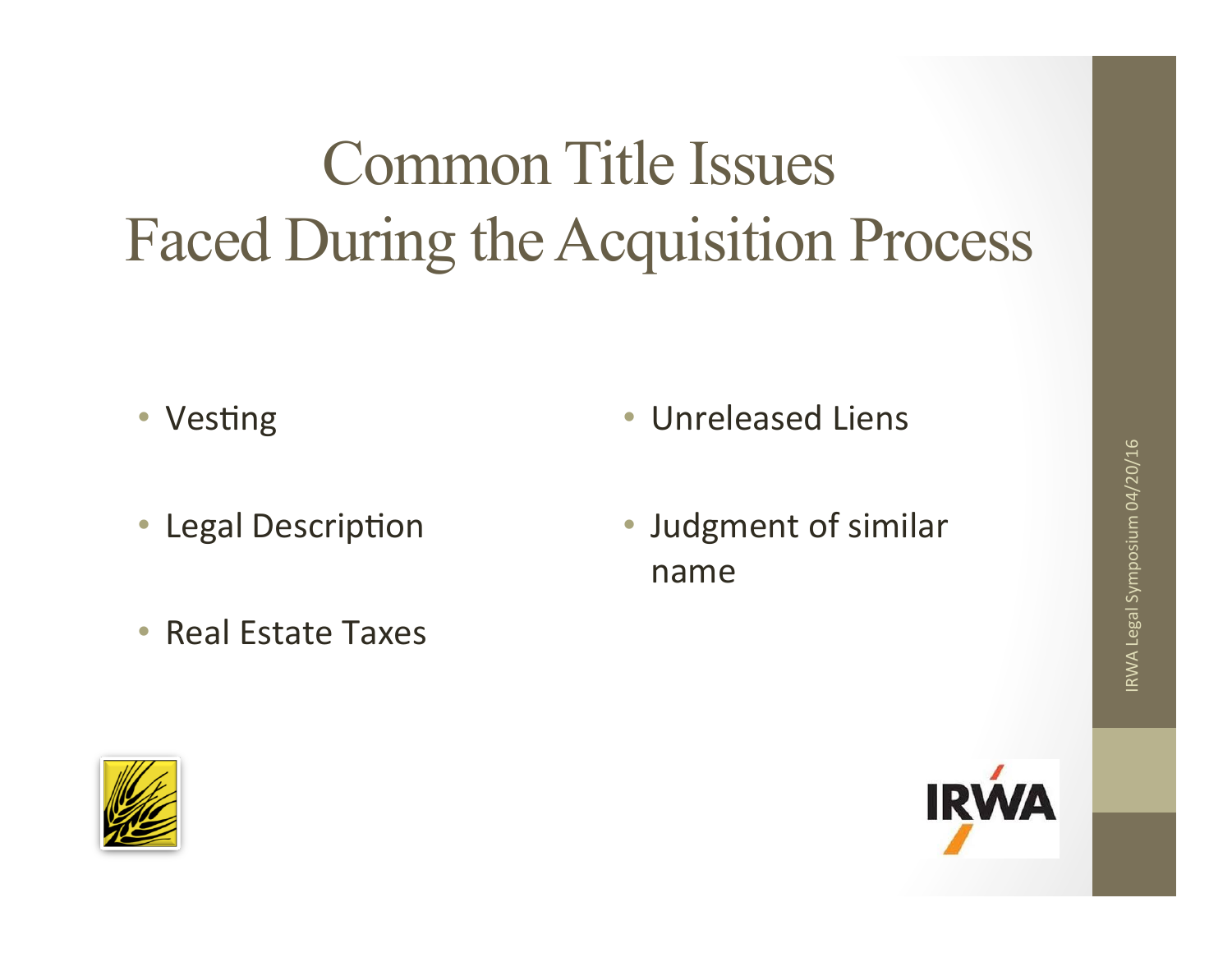#### Title Clearance

- MORTGAGES
- JUDGMENTS / LIENS
- PRIVATE EASEMENTS
- RESTRICTIONS / COVENANTS

• REAL ESTATE TAXES

- MINERAL RIGHTS
- PUBLIC UTILITY EASEMENTS • LEASES



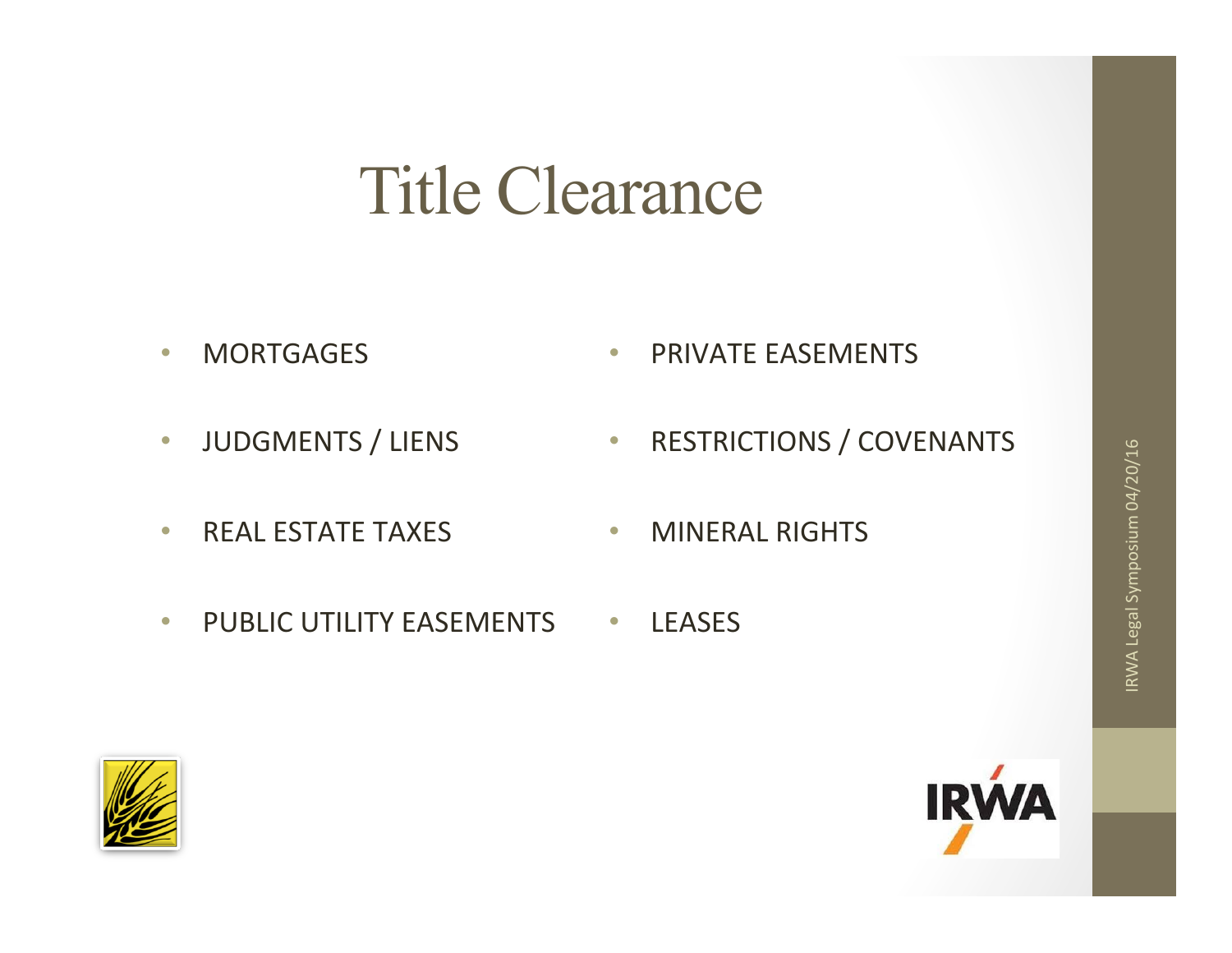# Title Company's Role in Condemnation Process

- Communication with Attorney before filing lawsuit
- Update of Title Commitment
- Proper Recording of Lis Pendens
- Review of Court Case by Title Company
- Importance of Recording Final Judgment Order or Order **Vesting Title**



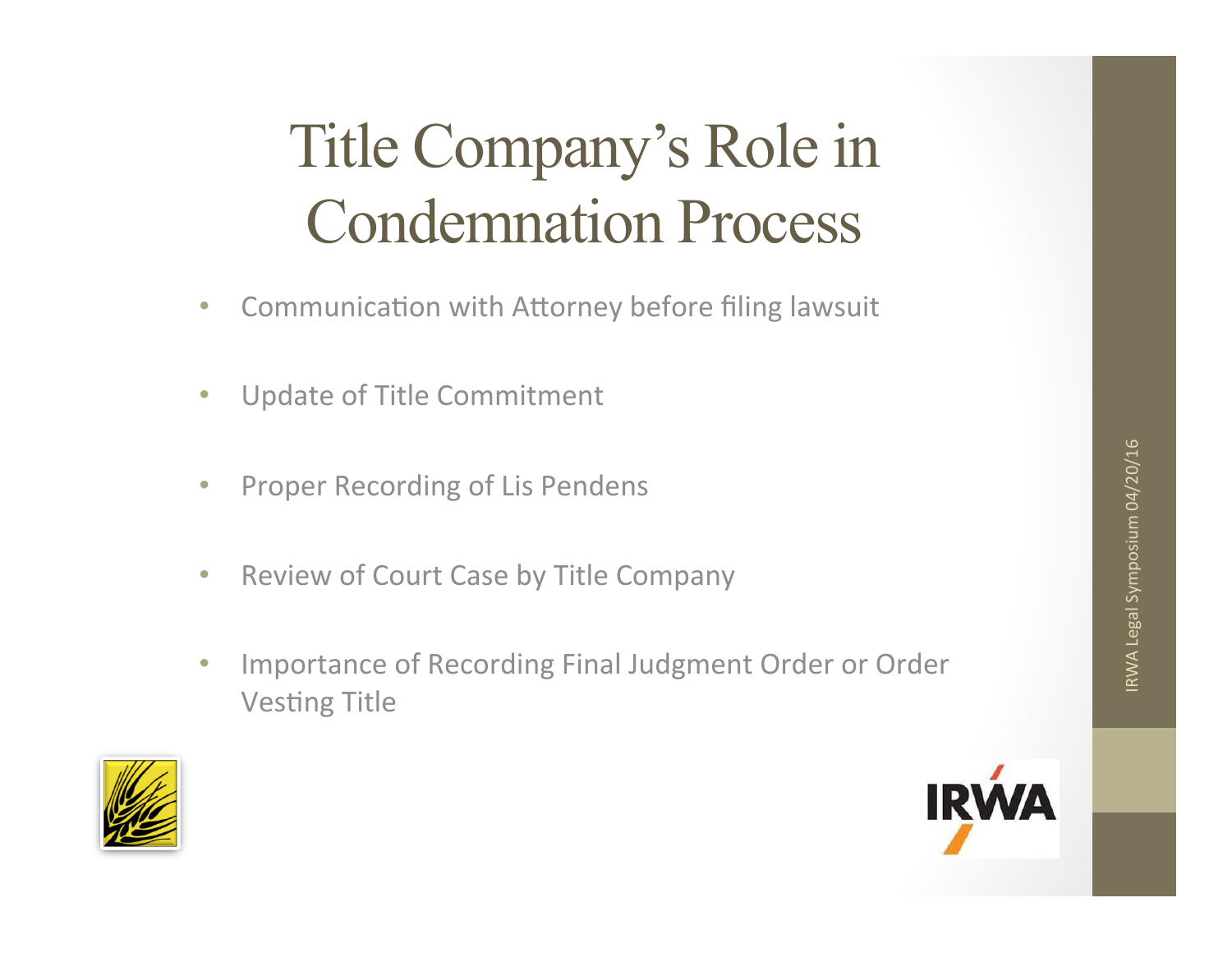## Insuring the Acquisition  $\pmb{\mathcal{R}}$ Issuing the Title Policy

- Proper Acquisition
- Mortgage/Liens Released or Subordinated
- Easements Subordinated or taking subject to
- All necessary documents recorded and/or filed